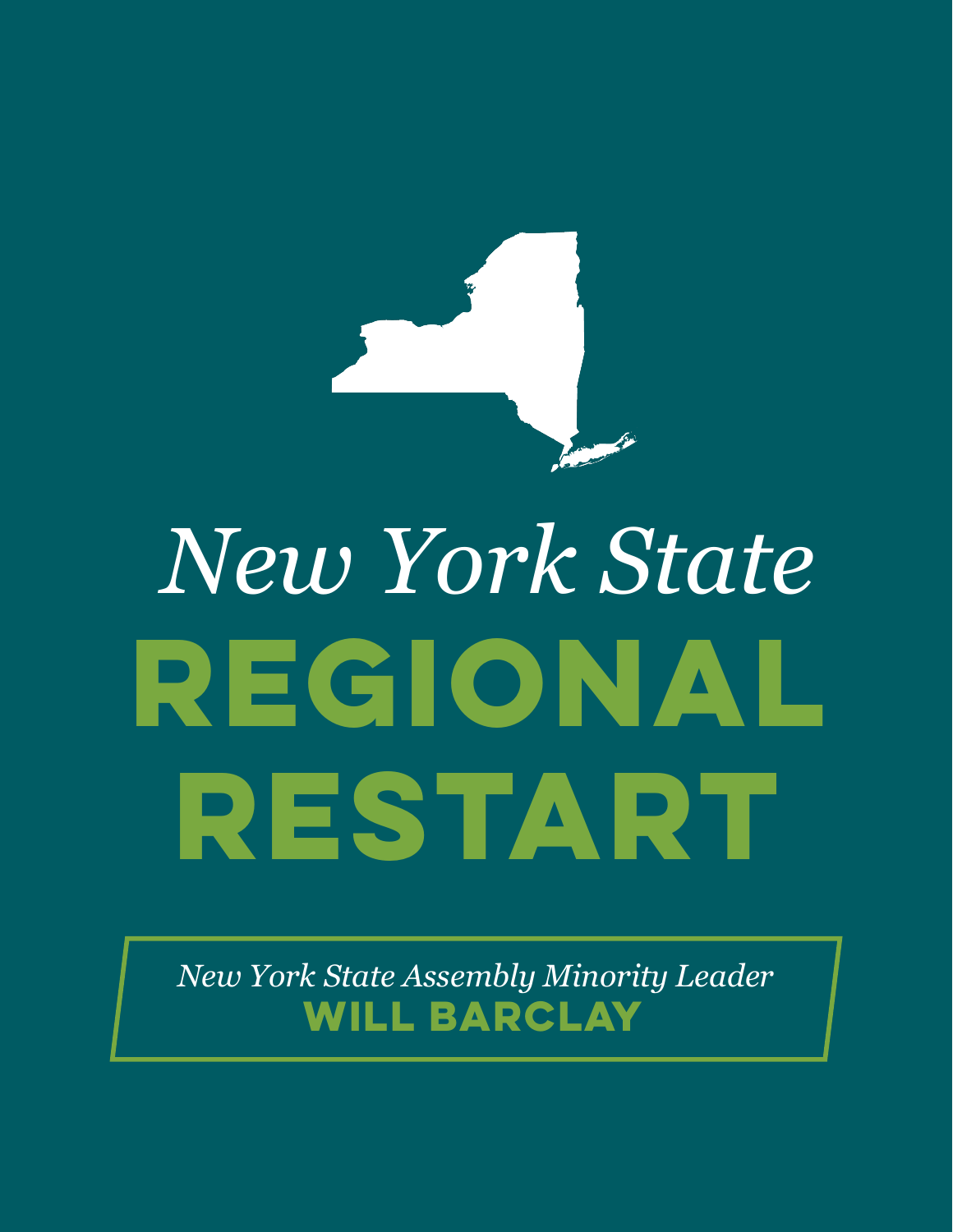## *New York State* **REGIONAL RESTART**

On April 16, Gov. Cuomo extended the restrictions and closures of the "New York on Pause" order until May 15. With more than 240,000 positive cases of COVID-19, New York is the epicenter of the pandemic. Precautionary measures that promote social distancing and contain the spread of the virus are critical to our public health and safety.

However, protocols, executive orders, and mandates have been uniform for all areas of New York State. While everyone recognizes that preventative measures are critical to limit the spread of the virus, it is unreasonable to ignore the dramatic regional disparities within the state. The application of blanket requirements that disregard wide variations in the prevalence of COVID-19 must be reevaluated.

For example, the same "New York on Pause" protocols being utilized in Queens County (40,216 cases) also apply in Hamilton County (3 cases). As of April 19, New York State reported 236,732 confirmed cases of COVID-19. More than 92 percent of those cases were located in the downstate regions of Long Island, New York City, Rockland and Westchester Counties.

The COVID-19 virus is a statewide problem, but with strong regional disparities. As the governor's business closures and stay-at-home orders apply to every region of the state, unfortunately so do the crushing financial impacts on employees, businesses and communities.

Within the past four weeks, approximately 1.2 million New Yorkers have filed unemployment claims. The amount of job losses has overwhelmed our system, and ascended to a point where state government cannot adequately process the flood of requests for help. By its own estimates, state budget officials have said New York State may face a \$10 to \$15 billion budget deficit.

We have been knocked down. It's time we start to rise.

We believe we must plan for the regional re-opening of New York's economy. Rather than extend additional lockdown orders, we need to look ahead, identify opportunities, and take gradual steps in a positive direction. We are calling on the state to develop a plan by April 30 that sets in motion "New York's Regional Restart."

Regional recovery will not be immediate, and should not universal. But as collaborative initiatives are being made with other states, we cannot ignore our responsibility to look within our own borders and put our communities in a position to heal and succeed.

This does not represent the end of the COVID-19 threat, nor does it indicate precautionary measures should come to a stop. However, it does mean we are looking forward, we are committing to our future well-being, and we are acknowledging that the diversity of our state demands more than a one-size-fits-all plan for economic recovery.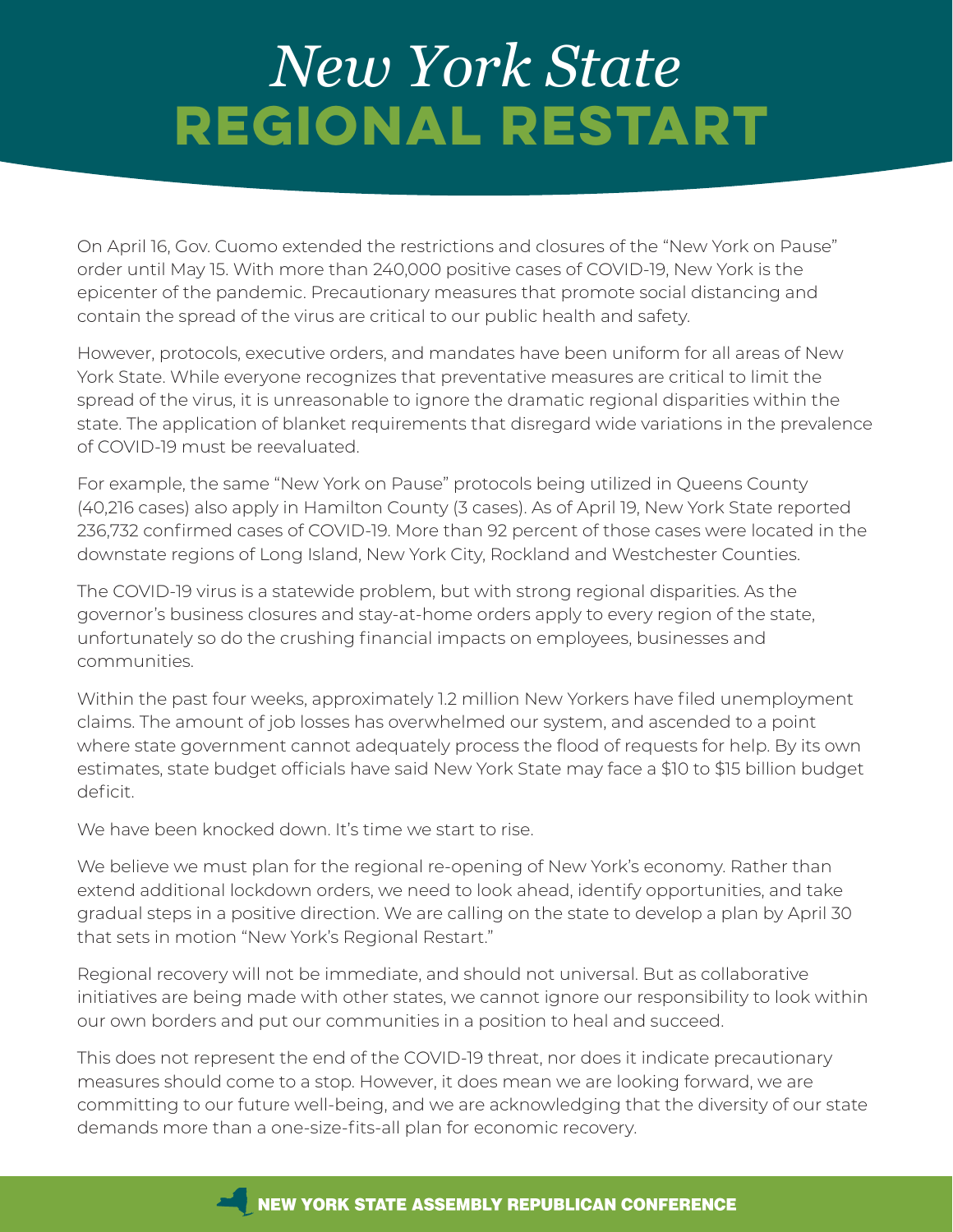## **POINTS FOR CONSIDERATION**

- ◆ New York State must take a common-sense, regional approach to begin to restart the economy, and have a plan to take this step by April 30, 2020.
- Each region of the state has different levels of infection and of population density, creating the possible scenario where some areas are reopened while others remain closed.
- ◆ The New York State Department of Health, working in conjunction with county health departments, must establish a formula to permit the reopening of non-essential businesses in regions that have experienced low numbers of COVID-19 cases.
- ◆ Under this formula, DOH and local health departments would calculate a percentage of confirmed cases and hospitalizations over a two-week period per 1,000 residents.
- ◆ If that percentage is below a number determined to be safe by DOH, then non-essential businesses in that region should be permitted to reopen at 25 percent capacity for a twoweek period.
- That capacity percentage would continue to increase every two weeks as long as infection rates remain flat or decline.
- ◆ The state should evaluate businesses' ability to implement proper social-distancing protocols, and establish risk levels for each in order to best protect workers and customers.
- ◆ Working in collaboration, state and local agencies would establish proper social distancing practices for businesses in each region to begin opening.
- Guidance on social distancing practices and a comprehensive list of all essential businesses would be posted on all major agency sites. A list of proper social distancing practices would include:
	- ➤ Ensuring business capacity maintains 6-foot buffer zones
	- ➤ Requiring face coverings
	- ➤ Prioritize opportunities to deliver services or products by appointment whenever feasible, rather than create the potential for customers gathering in lines, groups, or waiting rooms.
	- ▶ Prioritizing online payment over cashiers when feasible.
	- ➤ Requiring telecommuting when feasible to protect employees and customers.
	- ➤ Making hand sanitizer and/or wash stations available to employees and customers.
	- ➤ Utilizing school facilities for child-care with safety protocols in place.
	- ➤ Implementing a shut-off valve policy to immediately but temporarily close a business when employees come into contact with an infected person.
	- ➤ Allowing businesses still deemed non-essential to propose a social distancing plan to ESD and DOH for approval to reopen.